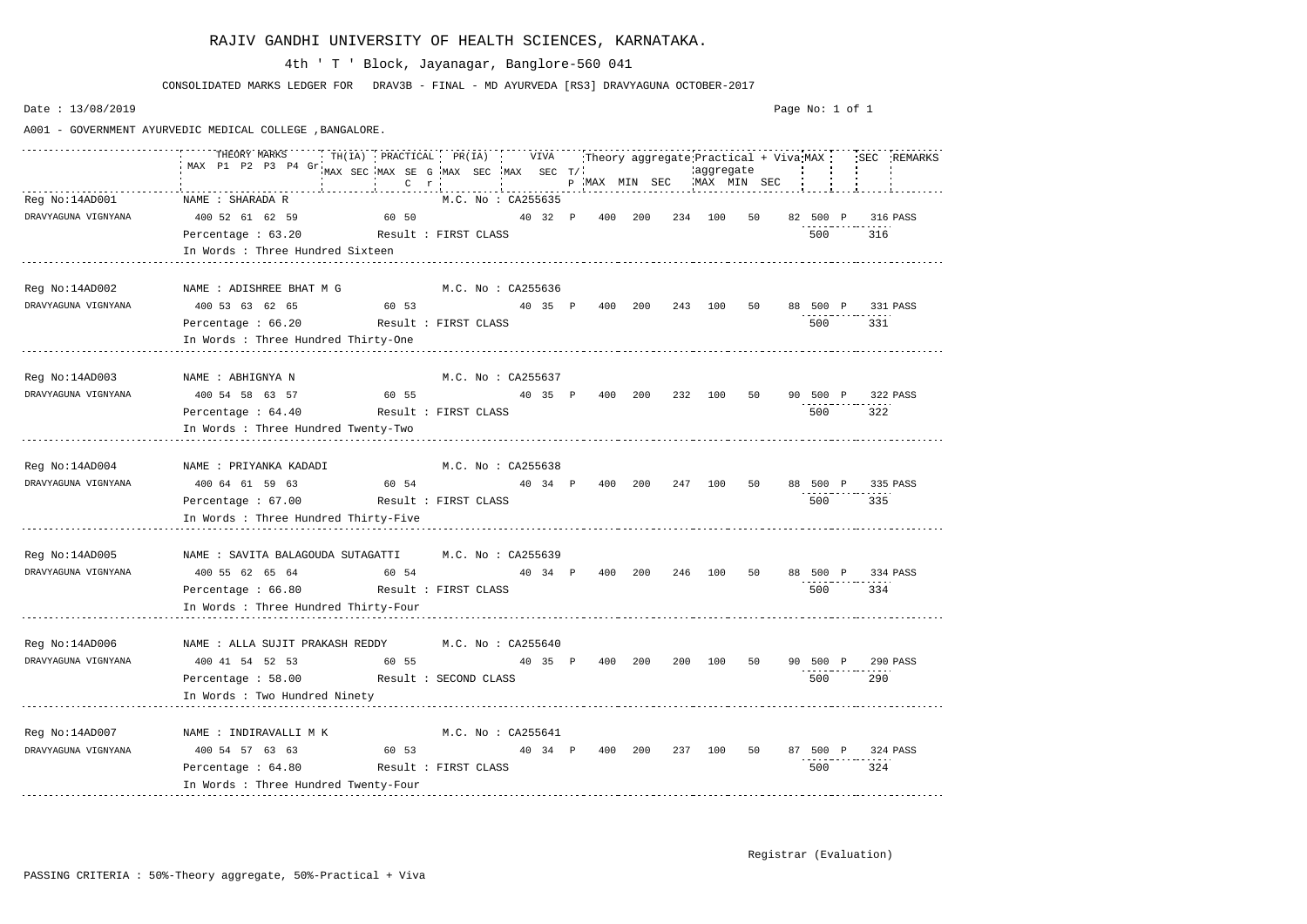|                                | THEORY MARKS<br>TH(IA) PRACTICAL PR(IA) VIVA<br>MAX P1 P2 P3 P4 Gr.           | MAX SEC MAX SE G MAX SEC MAX SEC T/<br>$C \t T$             |                    |  |                            |  | aggregate | Theory aggregate Practical + Viva MAX<br>P MAX MIN SEC WAX MIN SEC |          |                   | SEC REMARKS |
|--------------------------------|-------------------------------------------------------------------------------|-------------------------------------------------------------|--------------------|--|----------------------------|--|-----------|--------------------------------------------------------------------|----------|-------------------|-------------|
| Reg No:14AP001<br>PANCHA KARMA | NAME : CHAVAN ANURADHA SHANKAR M.C. No : CA255811<br>400 56 51 55 57<br>60 40 |                                                             |                    |  | 40 24 P 400 200            |  | 219 100   | 50                                                                 | 64 500 P |                   | 283 PASS    |
|                                | Percentage : 56.60 Result : SECOND CLASS                                      |                                                             |                    |  |                            |  |           |                                                                    | 500      | 283               |             |
|                                | In Words : Two Hundred Eighty-Three                                           |                                                             |                    |  |                            |  |           |                                                                    |          |                   |             |
|                                |                                                                               |                                                             |                    |  |                            |  |           |                                                                    |          |                   |             |
| Reg No:14AP002                 | NAME : SHILPA M SUTAGATTI                                                     | M.C. No : CA255812                                          |                    |  |                            |  |           |                                                                    |          |                   |             |
| PANCHA KARMA                   | 400 73 59 62 66                                                               | 60 48                            40 32    P      400    200 |                    |  |                            |  | 260 100   | 50                                                                 | 80 500 P |                   | 340 PASS    |
|                                | Percentage: 68.00 Result: FIRST CLASS                                         |                                                             |                    |  |                            |  |           |                                                                    | 500      | 340               |             |
|                                | In Words : Three Hundred Fourty                                               |                                                             |                    |  |                            |  |           |                                                                    |          |                   |             |
|                                |                                                                               |                                                             |                    |  |                            |  |           |                                                                    |          |                   |             |
| Reg No:14AP003                 | NAME : RAJESHWARI T                                                           |                                                             | M.C. No : CA255813 |  |                            |  |           |                                                                    |          |                   |             |
| PANCHA KARMA                   | $400\,69\,59\,60\,60$ $60\,51$ $40\,34$ $P$ $400\,200$ $248$ $100$            |                                                             |                    |  |                            |  |           | 50                                                                 | 85 500 P |                   | 333 PASS    |
|                                | Percentage: 66.60                                                             | Result : FIRST CLASS                                        |                    |  |                            |  |           |                                                                    | 500      | 333               |             |
|                                | In Words : Three Hundred Thirty-Three                                         |                                                             |                    |  |                            |  |           |                                                                    |          |                   |             |
|                                |                                                                               |                                                             |                    |  |                            |  |           |                                                                    |          |                   |             |
| Reg No:14AP004                 | NAME : ANIL MUNGARWADI                                                        |                                                             | M.C. No : CA255814 |  |                            |  |           |                                                                    |          |                   |             |
| PANCHA KARMA                   | $400\,56\,47\,60\,53$ $53\,60\,32$ $40\,25\,P\,400\,200\,216\,100\,50$        |                                                             |                    |  |                            |  |           |                                                                    | 57 500 P |                   | 273 PASS    |
|                                | Percentage: 54.60 Result: SECOND CLASS                                        |                                                             |                    |  |                            |  |           |                                                                    | 500 60   | 273               |             |
|                                | In Words : Two Hundred Seventy-Three                                          |                                                             |                    |  |                            |  |           |                                                                    |          |                   |             |
|                                |                                                                               |                                                             |                    |  |                            |  |           |                                                                    |          |                   |             |
| Reg No:14AP005                 | NAME : SUSHMA M                                                               |                                                             | M.C. No : CA255815 |  |                            |  |           |                                                                    |          |                   |             |
| PANCHA KARMA                   | 400 66 59 61 63 60 52                                                         |                                                             |                    |  | 40 34 P 400 200 249 100 50 |  |           |                                                                    |          | 86 500 P 335 PASS |             |
|                                | Percentage : 67.00                                                            | Result : FIRST CLASS                                        |                    |  |                            |  |           |                                                                    | 500      | 335               |             |
|                                | In Words : Three Hundred Thirty-Five                                          |                                                             |                    |  |                            |  |           |                                                                    |          |                   |             |
|                                |                                                                               |                                                             |                    |  |                            |  |           |                                                                    |          |                   |             |
| Reg No:14AP006                 | NAME : SADHANASHREE P                                                         |                                                             | M.C. No : CA255816 |  |                            |  |           |                                                                    |          |                   |             |
| PANCHA KARMA                   | $40064686864$ 60 44 $4032$ P 400 200 264 100 50                               |                                                             |                    |  |                            |  |           |                                                                    | 76 500 P |                   | 340 PASS    |
|                                | Percentage : 68.00 Result : FIRST CLASS                                       |                                                             |                    |  |                            |  |           |                                                                    | 500      | 340               |             |
|                                | In Words : Three Hundred Fourty                                               |                                                             |                    |  |                            |  |           |                                                                    |          |                   |             |

CONSOLIDATED MARKS LEDGER FOR PANC3B - FINAL M.D AYURVEDA [RS3] PANCHAKARMA OCTOBER-2017

4th ' T ' Block, Jayanagar, Banglore-560 041

Date : 13/08/2019

A001 - GOVERNMENT AYURVEDIC MEDICAL COLLEGE ,BANGALORE.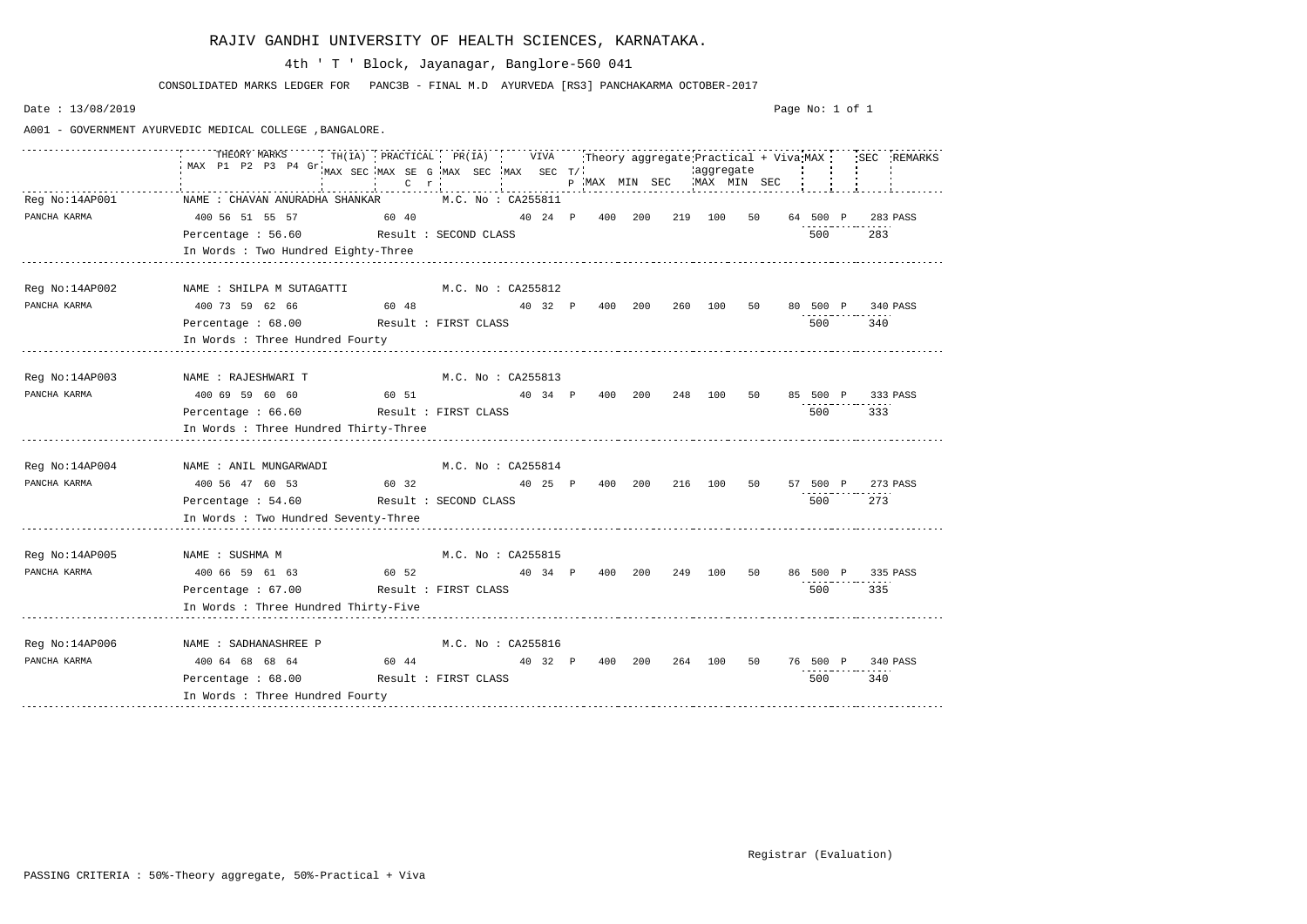|                                                                | THEORY MARKS<br>MAX P1 P2 P3 P4 Gr      | TH(IA) PRACTICAL PR(IA) VIVA Theory aggregate Practical + Viva MAX ; SEC REMARKS |         |  |                    |         |                                              |         |           |    |  |     |                          |  |
|----------------------------------------------------------------|-----------------------------------------|----------------------------------------------------------------------------------|---------|--|--------------------|---------|----------------------------------------------|---------|-----------|----|--|-----|--------------------------|--|
|                                                                |                                         | MAX SEC MAX SE G MAX SEC MAX SEC T/                                              |         |  |                    |         | P MAX MIN SEC WAX MIN SEC                    |         | aggregate |    |  |     |                          |  |
|                                                                |                                         |                                                                                  | $C$ $r$ |  |                    |         |                                              |         |           |    |  |     |                          |  |
| Reg No:14AN001                                                 | NAME : ASHA H                           |                                                                                  |         |  | M.C. No : CA256017 |         |                                              |         |           |    |  |     |                          |  |
| ROGA NIDANA AVAM VIKRITA 400 61 60 52 60 60 60 56<br>VIGNYAN   |                                         |                                                                                  |         |  |                    |         | 40 38 P 400 200 233 100 50                   |         |           |    |  |     | 94 500 P 327 PASS        |  |
|                                                                | Percentage : 65.40 Result : FIRST CLASS |                                                                                  |         |  |                    |         |                                              |         |           |    |  | 500 | 327                      |  |
|                                                                | In Words : Three Hundred Twenty-Seven   |                                                                                  |         |  |                    |         |                                              |         |           |    |  |     |                          |  |
|                                                                |                                         |                                                                                  |         |  |                    |         |                                              |         |           |    |  |     |                          |  |
| Reg No:14AN002 NAME : UDAYKUMAR S R M.C. No : CA256018         |                                         |                                                                                  |         |  |                    |         |                                              |         |           |    |  |     |                          |  |
| ROGA NIDANA AVAM VIKRITA $400$ 62 63 62 62 63 60 57<br>VIGNYAN |                                         |                                                                                  |         |  |                    |         | 40 39 P 400 200 249 100 50 96 500 P 345 PASS |         |           |    |  |     | .                        |  |
|                                                                | Percentage: 69.00 Result: FIRST CLASS   |                                                                                  |         |  |                    |         |                                              |         |           |    |  | 500 | 345                      |  |
|                                                                | In Words : Three Hundred Fourty-Five    |                                                                                  |         |  |                    |         |                                              |         |           |    |  |     |                          |  |
|                                                                |                                         |                                                                                  |         |  |                    |         |                                              |         |           |    |  |     |                          |  |
| Reg No:14AN003 NAME : SHAILAJA                                 |                                         |                                                                                  |         |  | M.C. No : CA256019 |         |                                              |         |           |    |  |     |                          |  |
| VIGNYAN                                                        |                                         |                                                                                  |         |  |                    |         |                                              |         |           |    |  |     | 94 500 P 313 PASS        |  |
|                                                                | Percentage : 62.60 Result : FIRST CLASS |                                                                                  |         |  |                    |         |                                              |         |           |    |  | 500 | 313                      |  |
|                                                                | In Words : Three Hundred Thirteen       |                                                                                  |         |  |                    |         |                                              |         |           |    |  |     |                          |  |
|                                                                |                                         |                                                                                  |         |  |                    |         |                                              |         |           |    |  |     |                          |  |
| Reg No:14AN004 NAME : SOUMYA K                                 |                                         |                                                                                  |         |  | M.C. No : CA256020 |         |                                              |         |           |    |  |     |                          |  |
| ROGA NIDANA AVAM VIKRITA 400 60 60 56 61<br>VIGNYAN            |                                         | 60 54                                                                            |         |  |                    |         | 40 36 P 400 200 237 100 50 90 500 P 327 PASS |         |           |    |  |     |                          |  |
|                                                                | Percentage : 65.40 Result : FIRST CLASS |                                                                                  |         |  |                    |         |                                              |         |           |    |  | 500 | 327                      |  |
|                                                                | In Words : Three Hundred Twenty-Seven   |                                                                                  |         |  |                    |         |                                              |         |           |    |  |     |                          |  |
|                                                                |                                         |                                                                                  |         |  |                    |         |                                              |         |           |    |  |     |                          |  |
| Reg No:14AN005                                                 | NAME : SOWMYA P C                       |                                                                                  |         |  | M.C. No : CA256021 |         |                                              |         |           |    |  |     |                          |  |
| ROGA NIDANA AVAM VIKRITA 400 58 58 57 63<br>VIGNYAN            |                                         | 60 57                                                                            |         |  |                    | 40 39 P |                                              | 400 200 | 236 100   | 50 |  |     | 96 500 P 332 PASS        |  |
|                                                                | Percentage: 66.40 Result: FIRST CLASS   |                                                                                  |         |  |                    |         |                                              |         |           |    |  | 500 | -----------------<br>332 |  |
|                                                                | In Words : Three Hundred Thirty-Two     |                                                                                  |         |  |                    |         |                                              |         |           |    |  |     |                          |  |
|                                                                |                                         |                                                                                  |         |  |                    |         |                                              |         |           |    |  |     |                          |  |
| Reg No:14AN006                                                 | NAME : SWETHA S                         |                                                                                  |         |  | M.C. No : CA256022 |         |                                              |         |           |    |  |     |                          |  |
| ROGA NIDANA AVAM VIKRITA                                       | 400 62 59 57 59                         |                                                                                  | 60 54   |  |                    |         | 40 37 P 400 200 237 100 50                   |         |           |    |  |     | 91 500 P 328 PASS        |  |
| VIGNYAN                                                        |                                         |                                                                                  |         |  |                    |         |                                              |         |           |    |  |     |                          |  |
|                                                                | Percentage : 65.60                      | Result : FIRST CLASS                                                             |         |  |                    |         |                                              |         |           |    |  | 500 | 328                      |  |
|                                                                | In Words : Three Hundred Twenty-Eight   |                                                                                  |         |  |                    |         |                                              |         |           |    |  |     |                          |  |
|                                                                |                                         |                                                                                  |         |  |                    |         |                                              |         |           |    |  |     |                          |  |

CONSOLIDATED MARKS LEDGER FOR ROGA3B - FINAL MD AYURVEDA [RS3] ROGANIDAN EVUM VIKRITI VIGYAN OCTOBER-2017

# 4th ' T ' Block, Jayanagar, Banglore-560 041

Date : 13/08/2019

A001 - GOVERNMENT AYURVEDIC MEDICAL COLLEGE ,BANGALORE.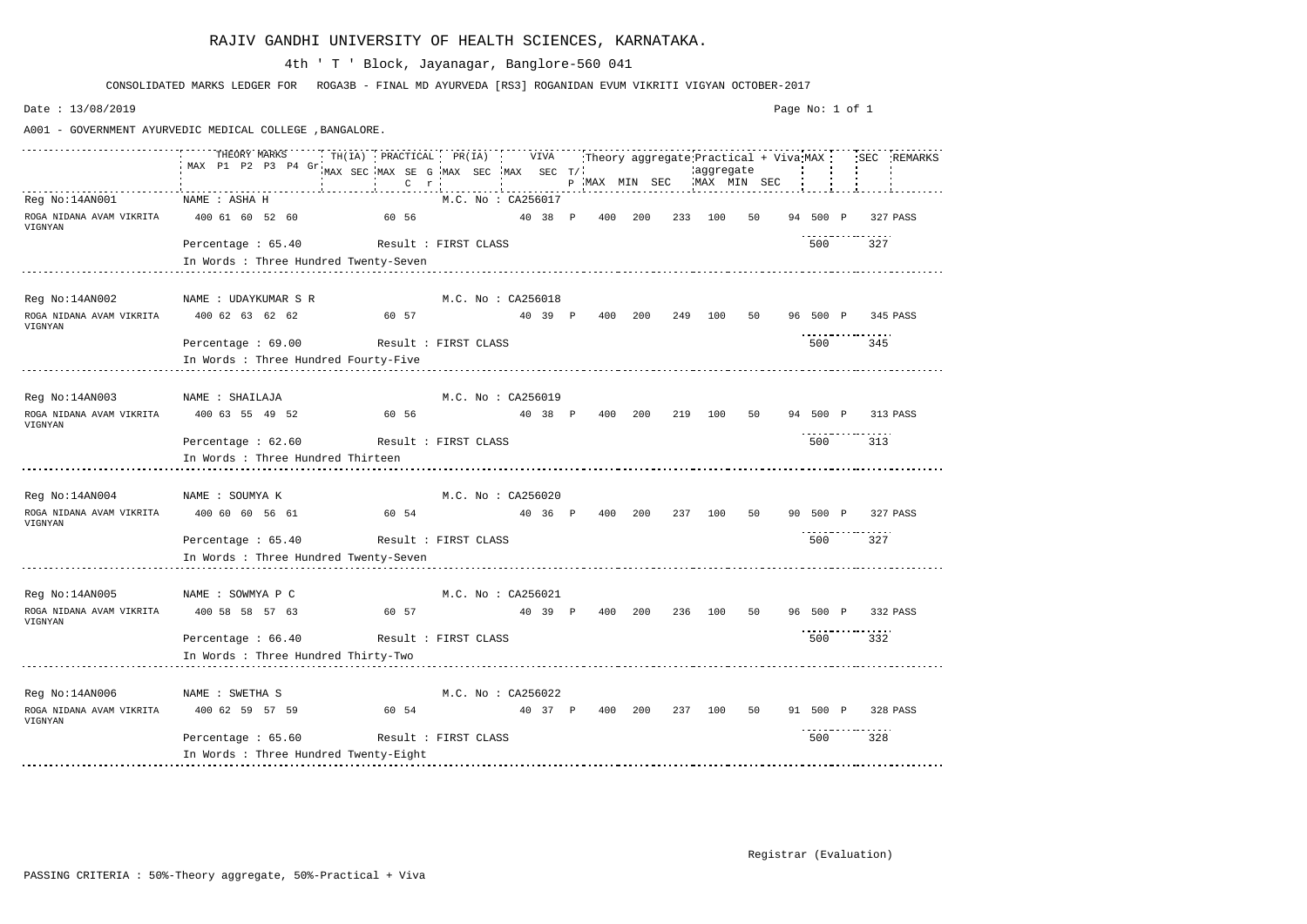|                                                   | THEORY MARKS<br>MAX P1 P2 P3 P4 Gr                                                             | TH(IA) PRACTICAL PR(IA) VIVA Theory aggregate Practical + Viva MAX SEC REMARKS |                            |         |     |                           |         |    |          |                          |          |
|---------------------------------------------------|------------------------------------------------------------------------------------------------|--------------------------------------------------------------------------------|----------------------------|---------|-----|---------------------------|---------|----|----------|--------------------------|----------|
|                                                   |                                                                                                | MAX SEC MAX SE G MAX SEC MAX SEC T/                                            | the company of the com-    |         |     | p MAX MIN SEC MAX MIN SEC |         |    |          |                          |          |
|                                                   |                                                                                                | $C$ $r$                                                                        |                            |         |     |                           |         |    |          |                          |          |
|                                                   | Req No:14AH001 NAME : MAMATHA SANDHAL M                                                        |                                                                                | M.C. No : CA255878         |         |     |                           |         |    |          |                          |          |
| RASASHASTRA BHAISHAJYA 400 52 62 57 65<br>KALPANA |                                                                                                | 60 40                           40 30   P     400   200     236   100          |                            |         |     |                           |         | 50 | 70 500 P |                          | 306 PASS |
|                                                   | Percentage : 61.20 Result : FIRST CLASS                                                        |                                                                                |                            |         |     |                           |         |    | 500      | 306                      |          |
|                                                   | In Words : Three Hundred Six                                                                   |                                                                                |                            |         |     |                           |         |    |          |                          |          |
|                                                   |                                                                                                |                                                                                |                            |         |     |                           |         |    |          |                          |          |
| Reg No:14AH002 NAME : DIVYA P                     |                                                                                                |                                                                                | M.C. No : CA255879         |         |     |                           |         |    |          |                          |          |
| RASASHASTRA BHAISHAJYA<br>KALPANA                 | 400 51 62 58 64               60 40               40 30 P 400 200 235 100 50 70 500 P 305 PASS |                                                                                |                            |         |     |                           |         |    |          |                          |          |
|                                                   | Percentage : 61.00 Result : FIRST CLASS                                                        |                                                                                |                            |         |     |                           |         |    | 500      | 305                      |          |
|                                                   | In Words : Three Hundred Five                                                                  |                                                                                |                            |         |     |                           |         |    |          |                          |          |
|                                                   |                                                                                                |                                                                                |                            |         |     |                           |         |    |          |                          |          |
| Reg No:14AH003 NAME : VRINDA                      |                                                                                                |                                                                                | $M.C.$ No : $CA255880$     |         |     |                           |         |    |          |                          |          |
| RASASHASTRA BHAISHAJYA<br>KALPANA                 | 400 54 55 58 64 60 40                                                                          |                                                                                | 40 28 P 400 200 231 100 50 |         |     |                           |         |    |          | 68 500 P 299 PASS        |          |
|                                                   | Percentage: 59.80 Result: SECOND CLASS                                                         |                                                                                |                            |         |     |                           |         |    | 500      | 299                      |          |
|                                                   | In Words : Two Hundred Ninety-Nine                                                             |                                                                                |                            |         |     |                           |         |    |          |                          |          |
|                                                   |                                                                                                |                                                                                |                            |         |     |                           |         |    |          |                          |          |
|                                                   | Reg No:14AH004 MAME : SANGAMESHWAR                                                             |                                                                                | M.C. No : CA255881         |         |     |                           |         |    |          |                          |          |
| RASASHASTRA BHAISHAJYA<br>KALPANA                 | 400 60 56 48 70                                                                                | 60 39                                                                          | 40 30 P 400 200 234 100 50 |         |     |                           |         |    |          | 69 500 P 303 PASS        |          |
|                                                   | Percentage : 60.60 Result : FIRST CLASS                                                        |                                                                                |                            |         |     |                           |         |    | 500      | 303                      |          |
|                                                   | In Words : Three Hundred Three                                                                 |                                                                                |                            |         |     |                           |         |    |          |                          |          |
|                                                   |                                                                                                |                                                                                |                            |         |     |                           |         |    |          |                          |          |
| Reg No:14AH005                                    | NAME : A P SHRILATHA                                                                           |                                                                                | M.C. No : CA255882         |         |     |                           |         |    |          |                          |          |
| RASASHASTRA BHAISHAJYA<br>KALPANA                 | 400 54 62 65 68                                                                                | $60\quad 39$                                                                   |                            | 40 29 P | 400 | 200                       | 249 100 | 50 | 68 500 P |                          | 317 PASS |
|                                                   | Percentage : 63.40                                                                             | Result : FIRST CLASS                                                           |                            |         |     |                           |         |    | 500      | -----------------<br>317 |          |
|                                                   | In Words : Three Hundred Seventeen                                                             |                                                                                |                            |         |     |                           |         |    |          |                          |          |
|                                                   |                                                                                                |                                                                                |                            |         |     |                           |         |    |          |                          |          |
| Reg No:14AH006                                    | NAME : MEGHANA A                                                                               |                                                                                | M.C. No: CA255883          |         |     |                           |         |    |          |                          |          |
| RASASHASTRA BHAISHAJYA<br>KALPANA                 | 400 58 60 59 63                                                                                | 60 40                                                                          |                            | 40 28 P |     | 400 200 240 100 50        |         |    | 68 500 P | 308 PASS                 |          |
|                                                   | Percentage $: 61.60$                                                                           | Result : FIRST CLASS                                                           |                            |         |     |                           |         |    | 500      | 308                      |          |
|                                                   | In Words : Three Hundred Eight                                                                 |                                                                                |                            |         |     |                           |         |    |          |                          |          |
|                                                   |                                                                                                |                                                                                |                            |         |     |                           |         |    |          |                          |          |

CONSOLIDATED MARKS LEDGER FOR RSBK3B - FINAL MD AYURVEDA [RS3] RASA SHASTRA & BHAISHAJYA KALPANA OCTOBER-2017

# 4th ' T ' Block, Jayanagar, Banglore-560 041

Date : 13/08/2019

A001 - GOVERNMENT AYURVEDIC MEDICAL COLLEGE ,BANGALORE.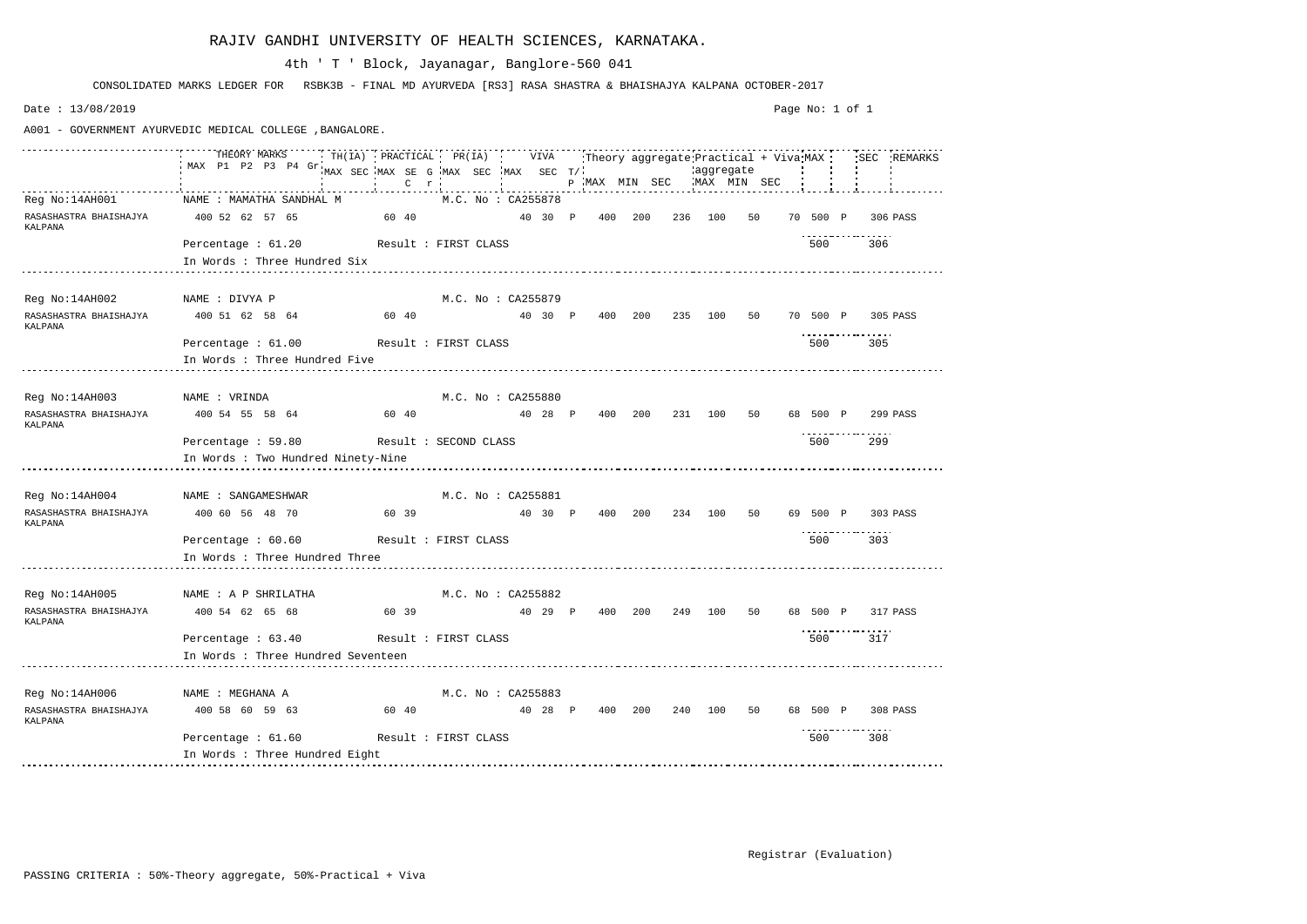|                                       | THEORY MARKS<br>THEORY MARKS THILLA) PRACTICAL PR(IA) VIVA Theory aggregate Practical + Viva MAX SEC REMARKS                                                                                                                                                           |                                                                           |                    |  |  |  |         |     |  |
|---------------------------------------|------------------------------------------------------------------------------------------------------------------------------------------------------------------------------------------------------------------------------------------------------------------------|---------------------------------------------------------------------------|--------------------|--|--|--|---------|-----|--|
|                                       | MAX P1 P2 P3 P4 Gr                                                                                                                                                                                                                                                     |                                                                           |                    |  |  |  |         |     |  |
|                                       |                                                                                                                                                                                                                                                                        |                                                                           |                    |  |  |  |         |     |  |
|                                       | Reg No:14AL001 MAME : ASHWITHA M M.C. No : CA255926                                                                                                                                                                                                                    |                                                                           |                    |  |  |  |         |     |  |
|                                       | SHALAKYA – NETRA ROGA 400 63 64 56 57 60 53 40 34 P 400 200 240 100 50 87 500 P 327 PASS                                                                                                                                                                               |                                                                           |                    |  |  |  |         |     |  |
|                                       | Percentage: 65.40 Result: FIRST CLASS                                                                                                                                                                                                                                  |                                                                           |                    |  |  |  | 500 327 |     |  |
|                                       | In Words : Three Hundred Twenty-Seven<br>ست المستخدم المستخدم المستخدم المستخدم المستخدم المستخدم المستخدم المستخدم المستخدم المستخدم المستخدم المستخدم المستخدم المستخدم المستخدم المستخدم المستخدم المستخدم المستخدم المستخدم المستخدم المستخدم المستخدم المستخدم ال |                                                                           |                    |  |  |  |         |     |  |
|                                       |                                                                                                                                                                                                                                                                        |                                                                           |                    |  |  |  |         |     |  |
|                                       | Reg No:14AL002 NAME : ANUJA SINGH V M.C. No : CA255927                                                                                                                                                                                                                 |                                                                           |                    |  |  |  |         |     |  |
|                                       | SHALAKYA - NETRA ROGA 400 62 64 61 58 60 53 40 35 P 400 200 245 100 50 88 500 P 333 PASS                                                                                                                                                                               |                                                                           |                    |  |  |  |         |     |  |
|                                       | Percentage: 66.60 Result: FIRST CLASS                                                                                                                                                                                                                                  |                                                                           |                    |  |  |  | 500 000 | 333 |  |
|                                       | In Words : Three Hundred Thirty-Three                                                                                                                                                                                                                                  |                                                                           |                    |  |  |  |         |     |  |
|                                       |                                                                                                                                                                                                                                                                        |                                                                           |                    |  |  |  |         |     |  |
|                                       | Reg No:14AL003 NAME : VIDYALAKSHMI T M.C. No : CA255928                                                                                                                                                                                                                |                                                                           |                    |  |  |  |         |     |  |
|                                       | SHALAKYA - NETRA ROGA 400 62 65 61 59 60 50 40 34 P 400 200 247 100 50 84 500 P 331 PASS                                                                                                                                                                               |                                                                           |                    |  |  |  |         |     |  |
|                                       | Percentage: 66.20 Result: FIRST CLASS                                                                                                                                                                                                                                  |                                                                           |                    |  |  |  | 500 331 |     |  |
|                                       | In Words : Three Hundred Thirty-One                                                                                                                                                                                                                                    |                                                                           |                    |  |  |  |         |     |  |
|                                       |                                                                                                                                                                                                                                                                        |                                                                           |                    |  |  |  |         |     |  |
|                                       | Reg No:14AL004 MAME : RATNAWWA NAYIK M.C. No : CA255929                                                                                                                                                                                                                |                                                                           |                    |  |  |  |         |     |  |
|                                       | SHALAKYA - NETRA ROGA 400 64 62 57 58 60 50 40 34 P 400 200 241 100 50 84 500 P 325 PASS                                                                                                                                                                               |                                                                           |                    |  |  |  |         |     |  |
|                                       | Percentage: 65.00 Result: FIRST CLASS                                                                                                                                                                                                                                  |                                                                           |                    |  |  |  | 500 325 |     |  |
|                                       | In Words : Three Hundred Twenty-Five                                                                                                                                                                                                                                   |                                                                           |                    |  |  |  |         |     |  |
|                                       |                                                                                                                                                                                                                                                                        |                                                                           |                    |  |  |  |         |     |  |
|                                       | Reg No:14AL005 NAME : HEMALATHA S M.C. No : CA255930                                                                                                                                                                                                                   |                                                                           |                    |  |  |  |         |     |  |
|                                       | SHALAKYA - NETRA ROGA 400 57 58 53 59 60 43 40 33 P 400 200 227 100 50 76 500 P 303 PASS                                                                                                                                                                               |                                                                           |                    |  |  |  |         |     |  |
|                                       | Percentage: 60.60 Result: FIRST CLASS                                                                                                                                                                                                                                  |                                                                           |                    |  |  |  | 500     | 303 |  |
|                                       | In Words : Three Hundred Three                                                                                                                                                                                                                                         |                                                                           |                    |  |  |  |         |     |  |
|                                       |                                                                                                                                                                                                                                                                        |                                                                           |                    |  |  |  |         |     |  |
| Reg No:14AL006 NAME : SHWETHA G R     |                                                                                                                                                                                                                                                                        |                                                                           | M.C. No: CA255931  |  |  |  |         |     |  |
| SHALAKYA - NETRA ROGA 400 53 57 49 57 |                                                                                                                                                                                                                                                                        | 60 44                        40 33 P 400 200 216 100 50 77 500 P 293 PASS |                    |  |  |  |         |     |  |
|                                       | Percentage: 58.60 Result: SECOND CLASS                                                                                                                                                                                                                                 |                                                                           |                    |  |  |  | 500 —   | 293 |  |
|                                       | In Words : Two Hundred Ninety-Three                                                                                                                                                                                                                                    |                                                                           |                    |  |  |  |         |     |  |
|                                       |                                                                                                                                                                                                                                                                        |                                                                           |                    |  |  |  |         |     |  |
| Reg No:14AL007 NAME : RAJESAB KABADE  |                                                                                                                                                                                                                                                                        |                                                                           | M.C. No : CA255932 |  |  |  |         |     |  |
| SHALAKYA - NETRA ROGA                 | 400 60 55 52 55        60 44          40 30  P  400  200   222  100   50   74  500  P  296 PASS                                                                                                                                                                        |                                                                           |                    |  |  |  |         |     |  |
|                                       | Percentage : 59.20 Result : SECOND CLASS                                                                                                                                                                                                                               |                                                                           |                    |  |  |  | 500     | 296 |  |
|                                       | In Words : Two Hundred Ninety-Six                                                                                                                                                                                                                                      |                                                                           |                    |  |  |  |         |     |  |

CONSOLIDATED MARKS LEDGER FOR SHAK3B - FINAL M.S AYURVEDA [RS3] SHALAKYATANTRA OCTOBER-2017

# 4th ' T ' Block, Jayanagar, Banglore-560 041

Date : 13/08/2019

A001 - GOVERNMENT AYURVEDIC MEDICAL COLLEGE ,BANGALORE.